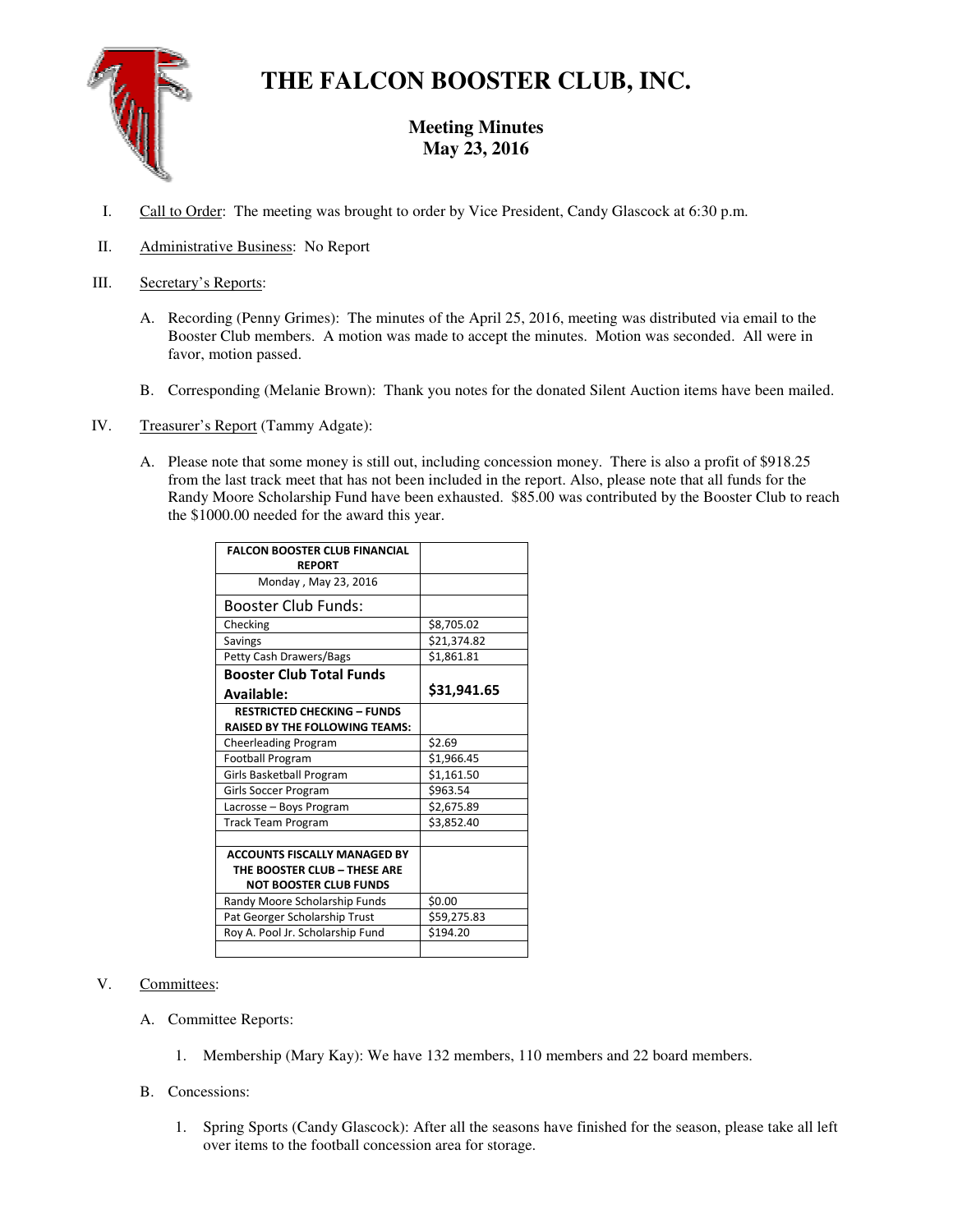- 2. Concession Prices (Sharion Rigney): The prices for some items need to be adjusted. Some items to consider increasing are Chick-fil-a sandwiches and sodas and possibly decreasing the price of water. A motion was made to make necessary changes to the prices. Motion was seconded. All were in favor, motion passed.
- 3. Equipment (Sharion Rigney): French Fries would be a nice addition to the menu. More research will be done to find out what would be required to allow fried items in the area. Also, the hot chocolate machine is not being used on a regular basis. It is not reliable. The hot chocolate machine can be removed from the concession area. It is time for the old grill at the football concession area to be replaced. Sharion is requesting to purchase a new one in time for the fall season. A motion was made to purchase a new grill. Motion was seconded. All were in favor, motion passed.

#### VI. Director of Student Activities:

A. Report (Mark Holmes): Some teams are still playing. The rescheduling of games due to the weather has been tough. Spring Girls Tennis is doing well. Boys Soccer is 2<sup>nd</sup> in the Conference and will advance to Regionals, win or lose. Softball games may be postponed due to the field still being under water. The Track team is Conference Champions!

We will be updating the practice fields. The boys locker room will also be updated, including painting..

#### VII. Old Business:

- A. \$10,000 Dinner Dance Follow-up (Karen Moore):
	- 1. As we discussed last month, we had an issue with some disappointed guest this year. The tables and chairs were taken down before the 11:00pm closing. If we are going to advertise this event as a Dinner/Dance, we need to assure that next year's event will be handled differently.
	- 2. 2017 Dinner/Dance Date: Prom is scheduled for April 21, 2017. Spring break is scheduled for April 10-14, 2017. There are two dates to consider for next year: March  $25<sup>th</sup>$  or April 1<sup>st</sup>.

#### VIII. New Business:

A. Scholarships Awards Night – May  $17<sup>th</sup>$  (Karen Moore): This was a fabulous evening! The scholarship committee received 28 applications and 8 scholarships were awarded. The 8 Athletic Scholarship Recipients were as follows:

Jeremy Tyler Bane – Robert Downs Scholarship Lauren Page Canard – Ben and Mary Golightly Scholarship Micensie Barret- Edwin J. Lee Scholarship Claire F. E. Beaulieu- Bernice and Flash Pearson Scholarship Kathryn Marie Crofford – Dick and Carolyn Bowen Scholarship Robert Charles Moore – James G. Brumfield Scholarship John Carl Liebel – Steve Downs Scholarship Lindsy Marie Smarrelli – Randy Moore Scholarship

- B. Nomination Committee (Karen Moore): The list of all Board members was distributed at the last meeting, as well as attached to April 2016 minutes. 2 more people who were nominated as Board members. Tom Gallagher asked that Andrea Gaines be considered and Mary Kay Anderson asked that Jeff Rigney be considered. A motion was made to nominate Andrea Gaines and Jeff Rigney as 2016-2017 Board Members. Motion was seconded. All were in favor, motion passed.
- C. Spring Sports Awards Night (Karen Moore): The evening is tentatively scheduled for June 7, 2016. The Athletic Advisors may recommend to the spring sports coaches the possibility of each team holding their own end of the season parties. The Advisors will meet with Mr. Burton for a final decision. The Booster Club will continue to pay for the award plaques.
- D. Wrestling Rings (Mark Holmes, Activities Director): The Wrestling team became State Champs for the 2<sup>nd</sup> year in a row! With the help of this year's seniors, the State ring has been designed to show that the 2 championship accomplishments were won "Back to Back". A picture of the 2016 ring was on display at the meeting. Mark is asking for help in purchasing the rings again this year. The total for all rings is \$5,845.00. This amount includes rings for 27 members, including Administration and coaches. There was much discussion. Questions were addressed regarding who exactly was eligible to receive a ring, if we